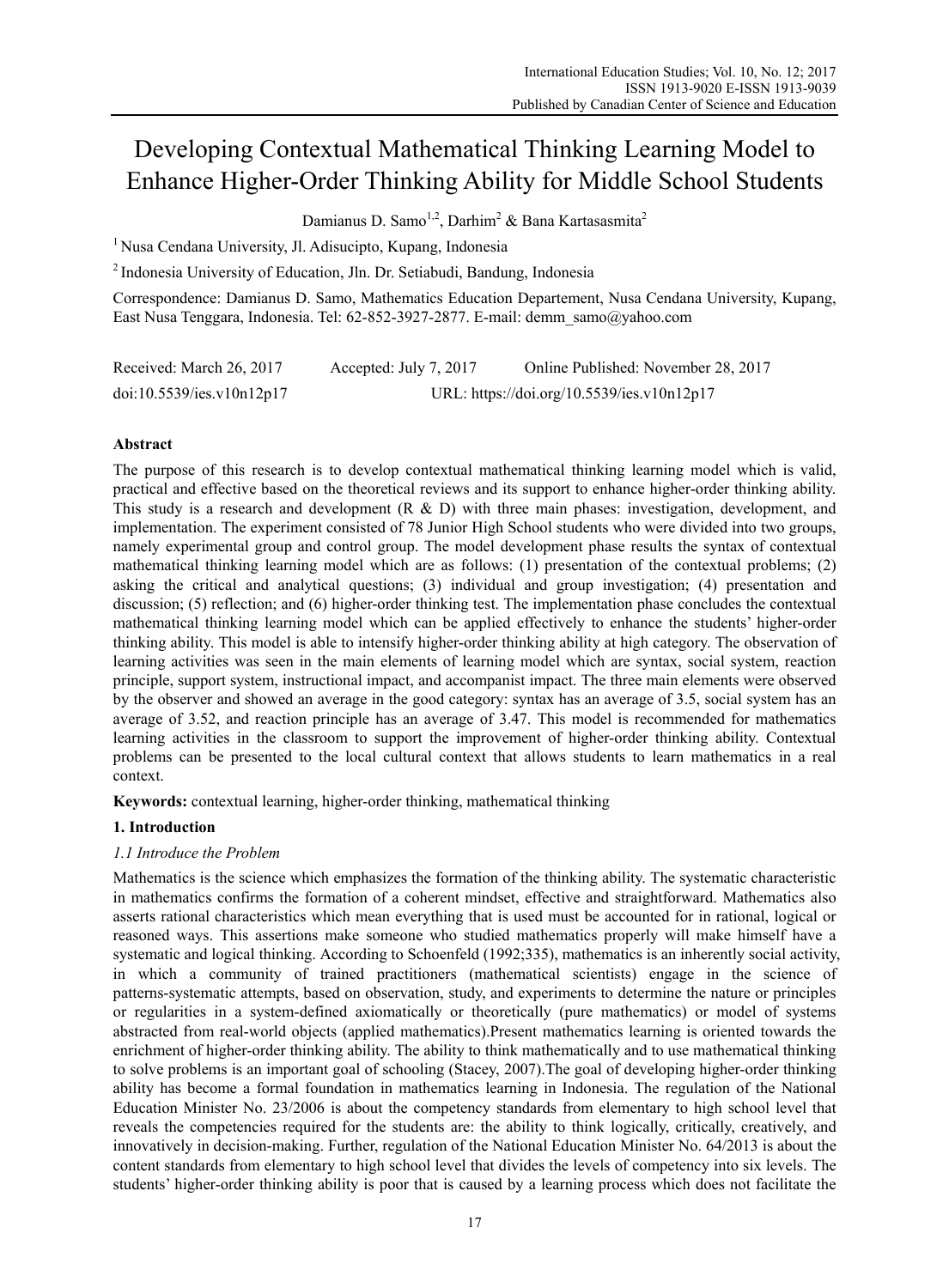students to think outside of context, imagination, decision-making and creativity. Meanwhile, the evaluation of the teachers' lesson plans shows that most of the teachers present their lesson plan as a step of the learning activities with a general concept that the learning is designed with no details of specific activities that illustrates the accommodation of the thinking ability. In the classroom implementation, teachers emphasized more on conceptual mastery of the subject matter with lack of attention on how the understanding is enhanced in the higher-order thinking. Furthermore, the daily and final tests that were given are more lead or emphasis on lower order thinking, in this case the test is still in cognitive application level, so that it is not surprising that our students' achievements are low both in terms of passing the examination standards and when evaluated in international level such as PISA and TIMSS.

## *1.2 Explore Importance of the Problem*

The higher-order thinking is the idea presented by Bloom in his taxonomy for education. Bloom (1956) divides the taxonomy into six levels: (1) knowledge; (2) comprehension; (3) application; (4) analysis; (5) synthesis, and (6) evaluation. The first level to the third level is the lower order thinking and the fourth level to the six levels is higher-order thinking. This taxonomy was revised by Kratwohl and Anderson (2001), which gave rise to the new educational taxonomy into (1) remembering; (2) understanding; (3) applying; (4) analyzing; (5) evaluating, and (6) creating. Aspects of higher-order thinking in the new taxonomy are: (1) analyzing; (2) evaluating; and (3) creating. The three levels are defined as higher-order thinking which has attributes that distinguish from one another and are used as part in learning activities in both the process and evaluation. Analyzing associated with cognitive processes involves attributing, organizing, integrating and validating. Evaluating includes checking, critiquing, hypothesizing and experimenting. Creating contains generating, designing, producing and devising.

Some experts defined higher-order thinking by referring directly to Bloom's Taxonomy of revisions to mention higher-order thinking as the analytic, evaluative and creative thinking (Pegg, 2010; Thompson, 2000). Thomas & Thorne, (2014) defined higher-order thinking as thinking on a level that is higher than memorizing facts or telling someone something back to exactly the way it was of toll to you. Samo (2014) revealed higher-order thinking is the types of non-algorithm thinking which include analytic, evaluative and creative thinking that involves metacognition

The importance of developing higher level thinking has some reasons: (1) to organize knowledge learned into long-term memory. Organizing raises enough information retention longer than if stored in short-term memory that is the characteristic of lower order thinking. For example, students who learn to memorize tend to quickly forget what is memorized than students who learn on how to discover. Memorization process will push that knowledge into a short-term memory, while the process of discovering will push that knowledge into a long-term memory. Knowledge stored in a long-term memory is easily accessed and is used in various situations that tend to change: (1) to develop adaptability to a variety of new problems that is found in life, exercises to develop a higher-order thinking ability in formal education which will develop an attitude and a way of creative thinking to get out of the life's problems which are complex, (2) to encourage the creation of quality human resources that can compete with other nations.

The results of several international level surveys indicated that Indonesian students' achievement in problem-solving activities, especially mathematics, is low. The results of PISA (Programme for International Student Assessment) from 2000 to 2015, Indonesian students ranking in reading, mathematics and science literacy is low. Indonesia's result in the OECD Program for International Student Assessment, or PISA 2015 report, showed some improvements in the skills of its students. From 72 countries and economies which are reviewed every three years, Indonesia ranks 62nd, a slight improvement compared to 2013. Indonesian students ranked the second lowest in the 2013 PISA ranking (71), worse than their ranking in 2009, when Indonesia ranked 57th.

#### *1.3 Describe Relevant Scholarship*

Developing higher-order thinking ability is a necessity in all studies. The importance of higher-order thinking ability development has prompted many researchers to develop students' higher-order thinking in their studies. Elser (2008) described teachers who used writing in three important ways to increase higher level thinking skills for all students. First, they must increase writing proficiency for struggling writers; second, writing can increase higher-level thinking, and third, writing can be used across content areas to increase writing fluency while fostering higher level thinking. Various studies illustrated the development of higher-order thinking ability. Miri, David, and Uri (2007, p. 353) revealed if teachers purposely and persistently practice higher-order thinking strategies, for example, in dealing in class with real-world problems, encouraging open-ended class discussions, and fostering inquiry-oriented experiments, there is a good chance for a consequent development of critical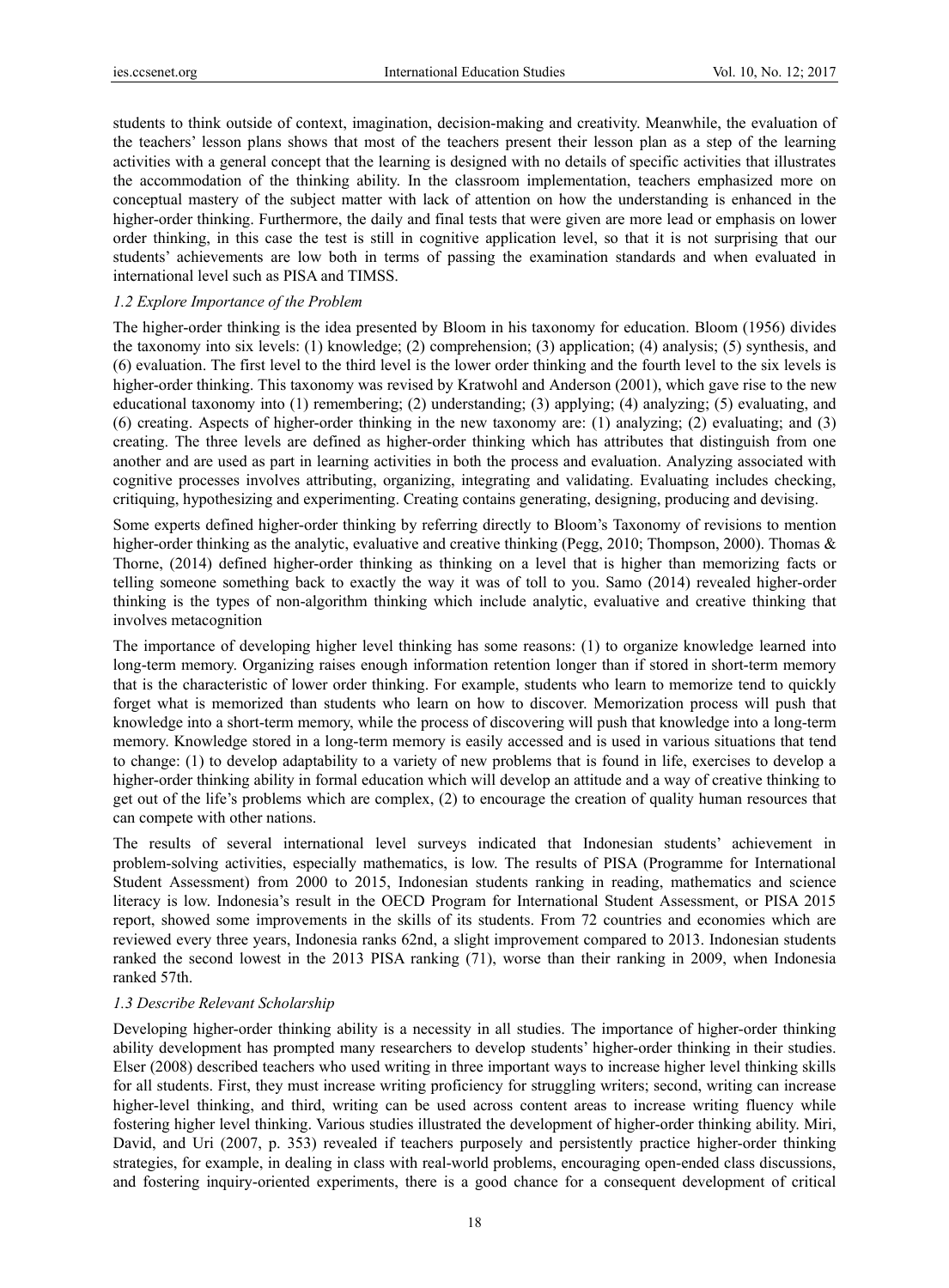thinking capabilities. In its implementation, teachers should clearly understand classical structures of teaching higher-order thinking and to transform unstructured (Wang & Wang, 2010). Developing higher-order thinking ability can use problem-based learning. Magsino (2014, p. 1) used problem-based learning to evaluate higher-order thinking ability in marine biology class. The result of the study showed that problem based learning is an efficient instructional strategy embedded within a conventional curriculum to develop or enhance critical thinking in marine biology. Furthermore, the students' higher-order thinking skills were enhanced in terms of their ability to (a) pose complex questions, (b) present solid opinions, (c) introduce consistent arguments, and (d) demonstrate critical thinking (Barak & Dori, 2009).

Developing higher-order thinking ability required good planning. Lessons that involve higher-order thinking skills require particular clarity of communication to reduce ambiguity and confusion, and to improve students' attitudes about thinking tasks. Lesson plans should include modeling of thinking skills, examples of applied thinking, and adaptations for diverse student needs (King, Goodson, & Rohani, 2011). In planning context, it should also plan for required activities. Asking questions plays an important role in enhancing higher-order thinking ability. Asking questions in learning activities should be analytical, critical and creative questions. Tofade, Elsner, and Haines (2013) reveal that questions have long been used as teaching tools by teachers and preceptors to assess students' knowledge, promote comprehension, and stimulate critical thinking. Well-crafted questions lead to new insights, generate discussion, and promote comprehensive exploration of subject matter. Poorly constructed questions can stifle learning by creating confusion, intimidating students, and limiting creative thinking. Teachers most often ask lower-order, convergent questions that rely on students' factual recall of prior knowledge rather than asking higher-order and divergent questions that promote deep thinking, requiring students to analyze and evaluate concepts.

To develop higher-order thinking mathematical ability can be done with the reform of learning activities in the classroom. Some of the approaches and models of learning can be solutions that are contextual learning, problem-based learning, and higher-order thinking strategies. Johnson (2002) described contextual teaching and learning (CTL) is "a system of instruction based on the philosophy that students learn when they see meaning in academic material, and they see meaning in schoolwork when they can connect new information with prior knowledge and their own experience". CTL has the eight components: making meaningful connections, doing significant work, self-regulated learning, collaborating, critical and creative thinking, nurturing the individual, reaching high standards and using authentic assessment. While the problem based learning according to Hmelo-Silver (2004; p. 235); problem-based learning (PBL) is an instructional method in which students learn through facilitated problem-solving. In PBL, student learning centers on a complex problem that does not have a single correct answer. Students work in collaborative groups to identify what they need to learn in order to solve a problem. The last, the synthesis results of the higher-order thinking teaching strategies (Collins, 2014, King, Goodson & Spiritual, 2011, Teaching higher-order thinking, 2011) were, (1) using a contextual problem, (2) using various problems which allow the students to use new skills, (3) asking questions and discussing the critical, analytical and creative to build the higher-order thinking ability, (4) working in groups, (5) using scaffolding, (6) encouraging students to think about the thinking strategies they use, (7) using the example and testing higher-order thinking.

The three types of learning described above provide an overview of interrelation. CTL presents the lessons with the characteristics of constructivism, emphasize the students' participation, and comprehensive assessment. CTL is a learning approach that gives the spirit in a structured learning model. PBL is a learning model that presents the complete learning steps and organized. The first phase of the problem-based learning activity is the orientation of the students to the problem. The problem is the unstructured problem, contextual and can be cross-disciplinary; it is also in accordance with the higher-order thinking strategies used in the contextual problem. The teacher's role in the problem-based learning activities is to ask the questions that encourage critical thinking. Asking activity is to train the students learn to think in accordance with the characteristics of the PBL. This characteristic also aligned with the higher-order thinking strategy; i.e. asking the questions and discussing with the critical, analytical and creative. Furthermore, one important part of the higher-order thinking strategy is the metacognition aspect or that encourages students to think about thinking strategies that they do. This strategy is important because the essence of the problem-solving is not the only result of the solution, but the process of the problem-solving. Good results were drawn from a good process and must be passed by the awareness that what they did was good. Metacognition strategy does not appear in PBL activities. The third and fourth stages of the learning activities do not only show the role of the teachers in helping students, encouraging students, planning and preparing the work. As stated in the introduction, our main research question was to develop the contextual mathematical thinking learning model which is valid, practical and effective based on the theoretical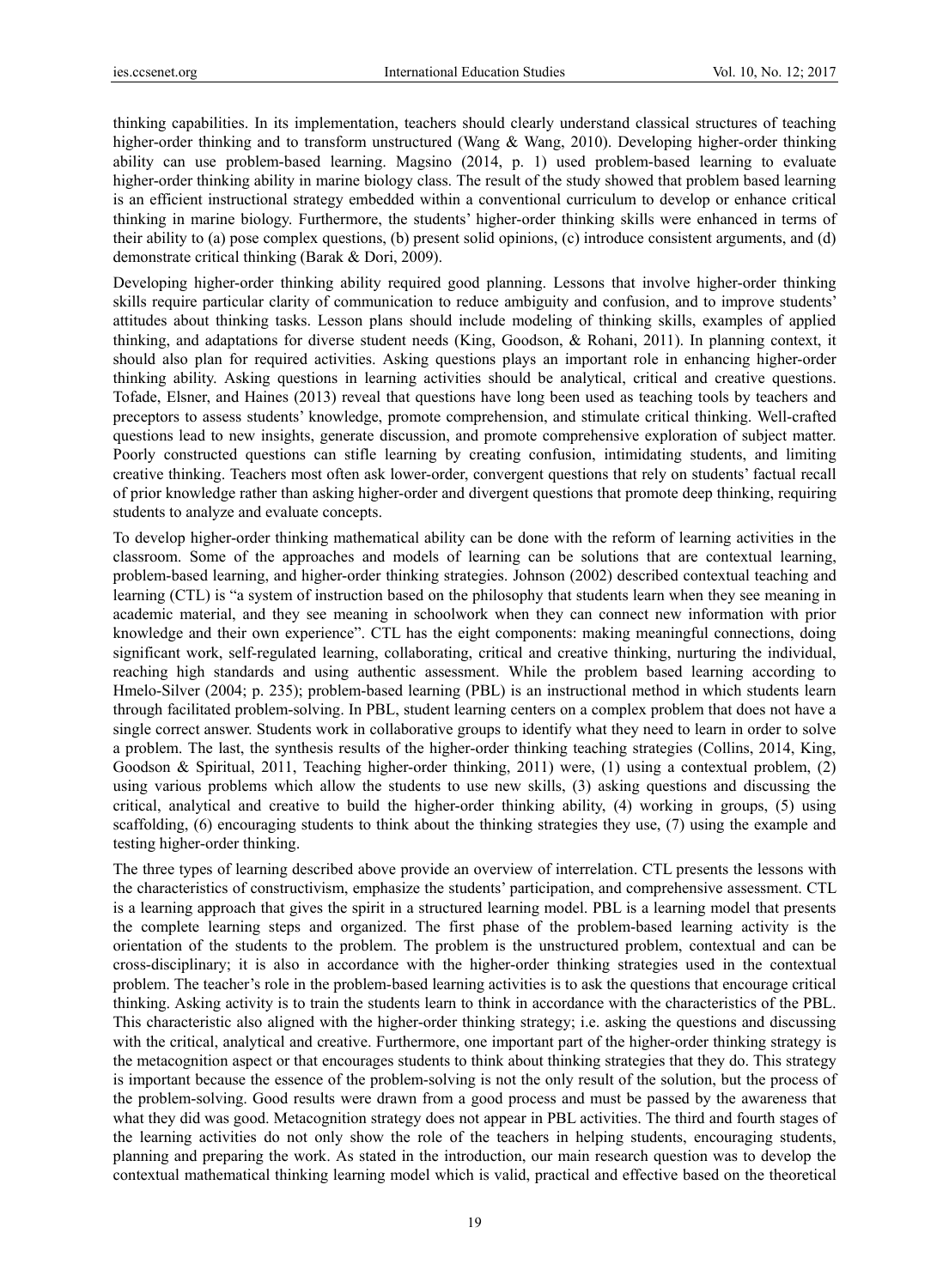reviews and its support to increase higher-order thinking ability.

## *1.4 Research Purposes*

In the introduction and research question, the research was carried out in order to develop the contextual mathematical thinking learning model which is valid, practical and effective based on the theoretical reviews and its support to increase higher-order thinking ability.

## *1.5 Hypothesis*

The hypotheses are:

- a. Students who learn with contextual mathematical thinking learning model has an enhanced higher-order thinking ability better than the other learning models
- b. Students who have a better way of increasing higher-order thinking ability after learning and using the contextual mathematical thinking learning model

## *1.6 Indicators*

According to Nieveen (1999), a learning model is a good model if: (1) valid; (2) practical and (3) effective. Validity attributed to two things: (a) whether the model developed was based on the strong theoretical rationale, and (b) whether there is an internal consistency. Practicality if: (a) experts and practitioners argue that the model can be applied, and (b) the fact shows that the model can be applied. Effective if: (a) experts and practitioners based on his experiences mentioned the model is efficient and (b) the model gives the result expected

## **2. Method**

This study is a research and development (R & D) with three main stages, i.e. investigation, development, and implementation. Following are presented in the phase of model development, research instruments/variables, data collection, and data analysis.

## *2.1 Model Development*

Phase I-Investigation

a. Analysis of the learning activities

This analysis includes the study of the teacher's lesson plan, implementation, and evaluation of learning activities.

b. Analysis of student's background

This analysis includes the study of the student's cultural background.

c. Analysis of the student's ability

This analysis includes the study of the student's academic ability and student's learning experience.

#### Phase II-Model Development

The first step of model development is designing the initial model. Furthermore, the model is validated by mathematics learning and evaluation experts. The result of the validation was revised and it became the final model. The final model confirms the validity criterion which the model developed based on strong theoretical rationale and internal consistency. The final model considers the learning model components that are syntax, social system, reaction principle, support system, instructional impact, and accompanist impact.

Phase III-Implementation

a. Learning Process

This model was implemented in Middle School mathematics. The total sample is 78, divided into two classes with the learning materials: a cone, cylinder, and sphere.

b. Learning outcomes

Learning outcomes are the achievements of higher-order thinking ability test which presented at the beginning and end of the implementation of the model.

#### *2.2 Samples*

Implementation of the contextual mathematical thinking learning model was carried out in Grade VIII Junior High School students on the cone, cylinder, and sphere. The participants are 78 Junior High School students consisting of two groups, namely experimental group and control group.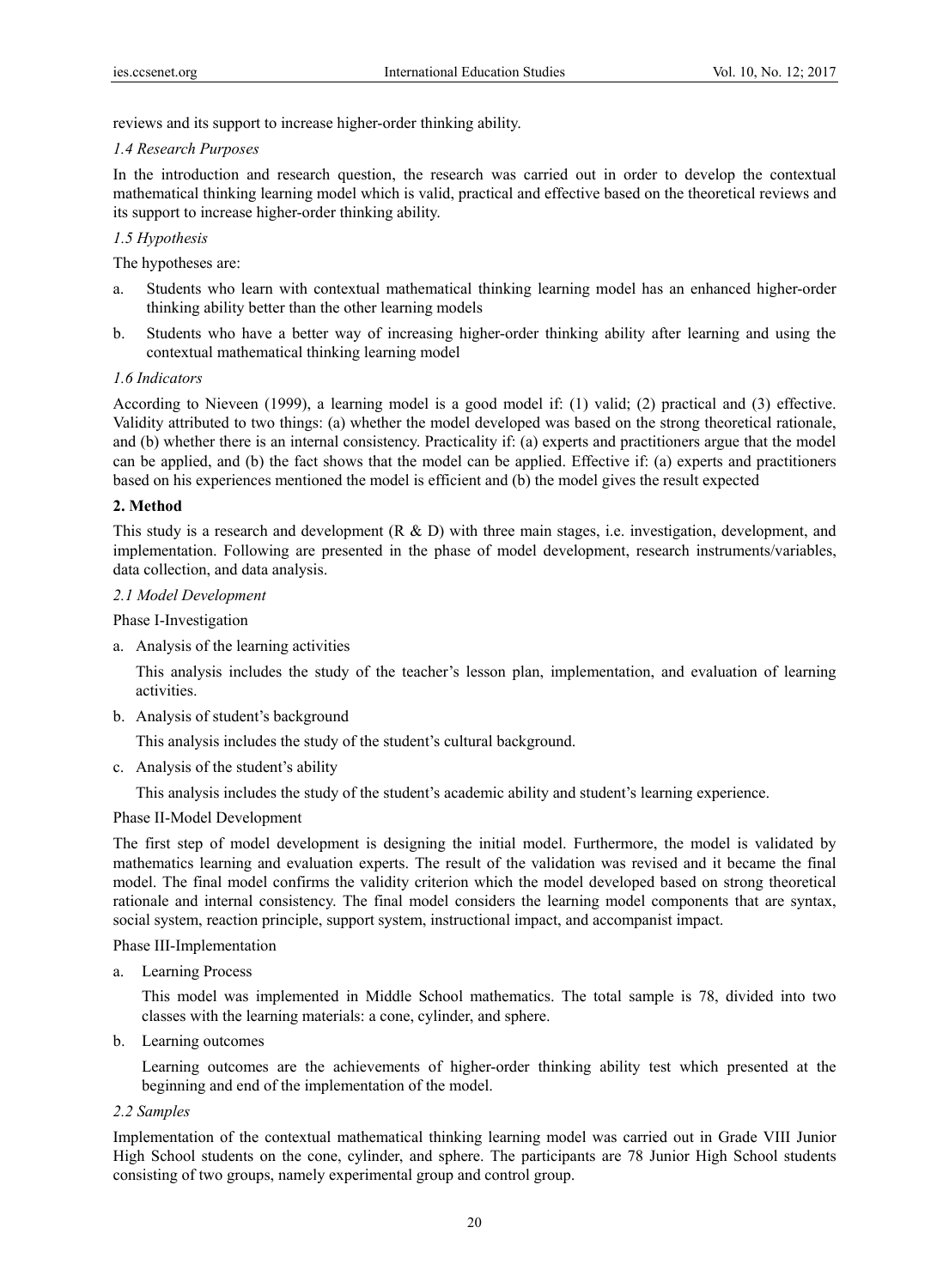# *2.3 Instruments, Variables and Data Collection*

Instruments of this research are model validation sheet, lesson plan, observation sheets of learning activities, observation sheet of students' activities, student responses questionnaire, and higher-order thinking ability test. Variable of this study consists of an independent variable that is contextual learning mathematics and the dependent variable is higher-order thinking ability. Data were divided into two parts, quantitative and qualitative data. Qualitative data is a description of the learning model assessment by experts includes the construct and content validity. Qualitative data were taken with sheets of model validation. Quantitative data are the observation data of learning activities and data of students' higher-order thinking ability test.

## *2.4 Data Analysis*

Data analyses are conducted by;

a. Qualitative data analysis

Qualitative data analysis uses the descriptive analysis by the validity and practicality criteria of learning models.

b. Quantitative data analysis

Quantitative data analysis uses descriptive and inferential statistics. Descriptive statistics are used to present the observation data of learning activities, whereas inferential statistics are used to test the research hypothesis.

# **3. Results**

# *3.1 Phase I, Investigation*

# a) Learning activities analysis

Based on the review of the lesson plan, the implementation and the results of mathematical learning in one of the Junior High School in Kupang City, East Nusa Tenggara found the fundamental issues that needed to be pursued with solutions that are the low achievement of students' learning mathematics and the students' poor higher-order thinking ability. The planning phase showed that the lesson plan developed has not indicated to a higher-order thinking ability. Analysis results of the lesson plan showed most of the teachers presented their lesson plan as learning step activities with a general concept. Learning activities designed without specific details showed the orientation of the higher-order thinking ability. For the implementation in the classroom, the teachers emphasizes on the conceptual mastery of the material and lack of attention on how the understanding was enhanced in a higher level. Furthermore, daily test, and final test, leads more to lower order thinking ability or the level cognitive of applications.

b) Students' background analysis

Based on the student's analysis were found:

- 1) Socio-economic background of the student's parents are heterogeneous: farmers, traders, civil servants (PNS), self-employed and others.
- 2) Student's residence were mostly in urban areas with a dense enough population levels.
- 3) Students who have not completed the study with higher-order thinking learning strategies yet.

## c) Student's abilities analysis

In general, students' ability is heterogeneous. Placement of students in study groups was done heterogeneously with the goal in learning activities; students can be mutually supportive and helpful. The overall higher-order thinking ability of the student was poor. This was shown by the results of learning although the question test is still in the lower order thinking. Learning outcomes on the lower order thinking was enough to present the same situation when the items tests are higher-order thinking. This situation is caused by the teachers who have not understood higher-order thinking and have not taught and developed this ability yet.

## *3.2 Phase II, Model Development*

Design worldview of contextual mathematical thinking learning model is: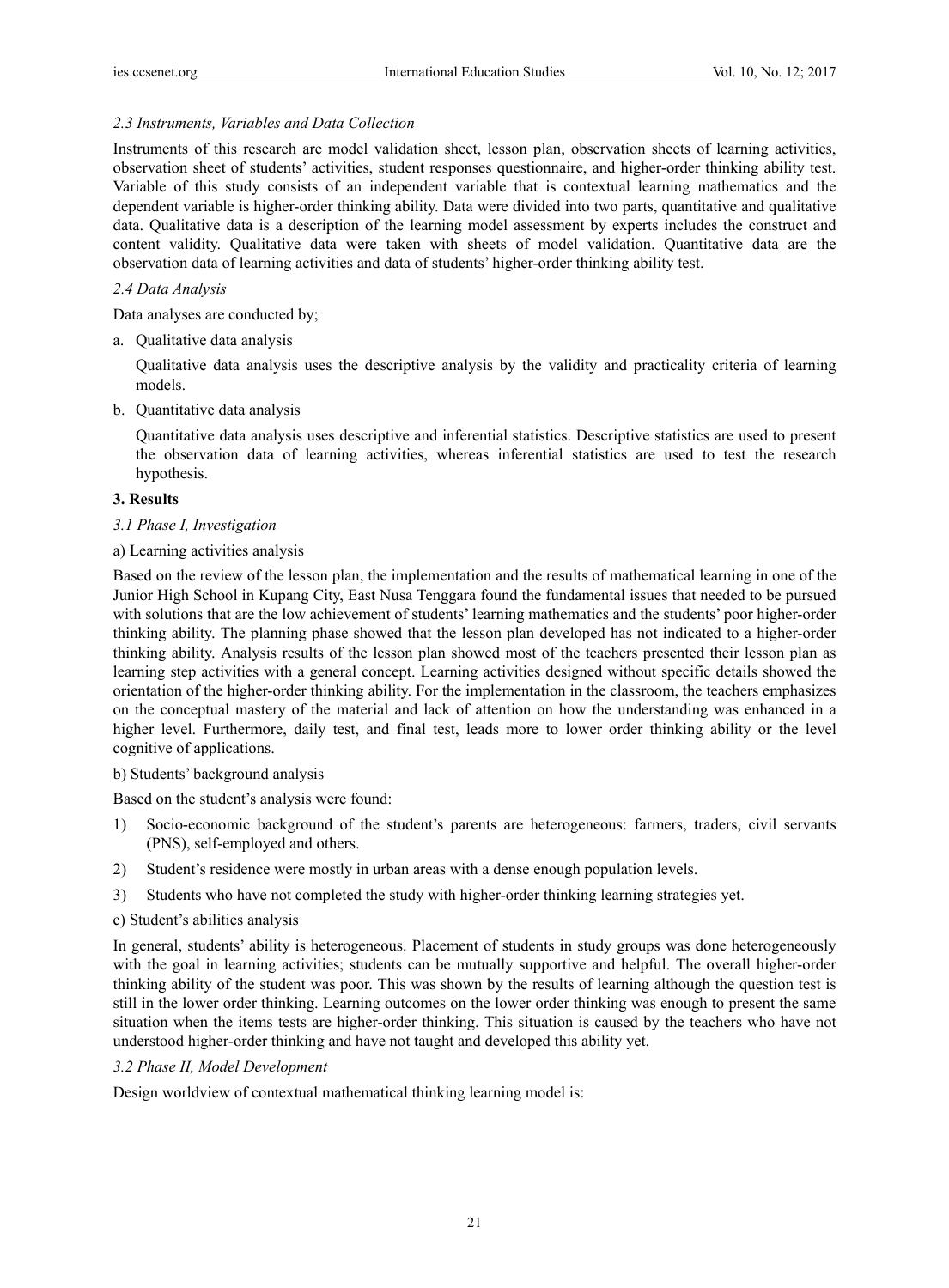

Figure1. Learning model development

Contextual mathematical thinking learning model design is arranged by learning model components: syntax, social system, reaction principle, support system, instructional impact, and accompanist impact.

Table 1. Validity of contextual mathematical thinking and learning model evaluated by experts

| Detail of evaluation           | Expert 1 | Expert 2 | Expert 3       | Average | Validity |
|--------------------------------|----------|----------|----------------|---------|----------|
| Content and Construct Validity |          |          |                |         |          |
| Rational model                 | 4        | 4        | 5              | 4.33    | Valid    |
| Theories                       | 4        | 4        | $\overline{4}$ | 4       | Valid    |
| Syntax                         | 4        | 5        | 4              | 4.33    | Valid    |
| Social system                  | 4        | 4        | 4              | 4       | Valid    |
| Reaction principle.            | 4        | 4        | 4              | 4       | Valid    |
| Instructional impact           | 5        | 5        | 5              | 5       | Valid    |
| Accompanist impact             | 4        |          | 4              | 4       | Valid    |
| Average Score                  |          |          |                | 4.23    | Valid    |

1: very poor, 2: poor, 3: fair, 4: good, 5: very good.

The phases of learning activities, teachers and students' activities and the time provided are sh s<br>nown below: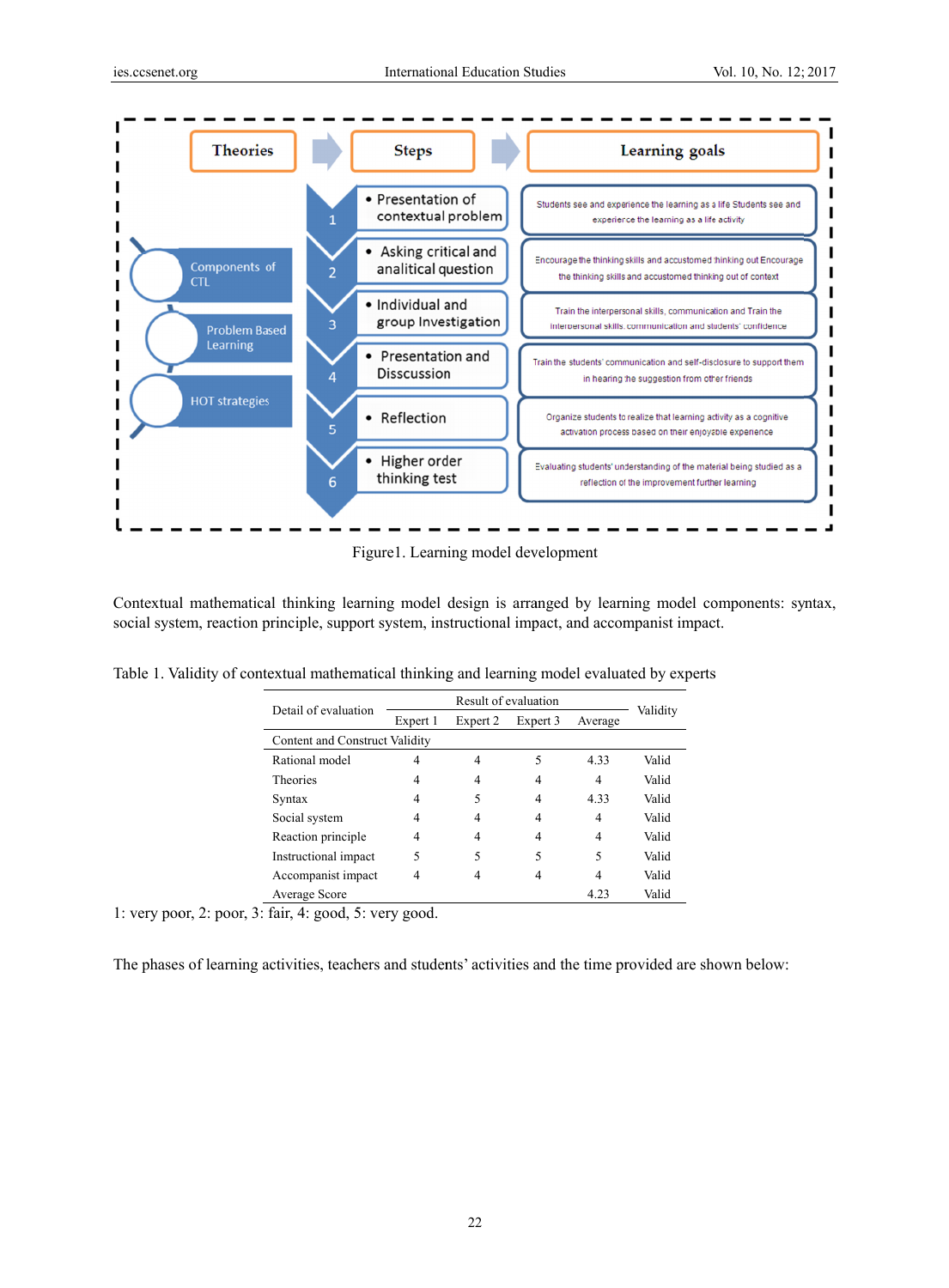| Syntax                                        | Teacher activities                                                                                                                                                                                                                                                                                                                                                                                                                                                                                                                                                                                  | Students activities                                                                                                                         | Time                |
|-----------------------------------------------|-----------------------------------------------------------------------------------------------------------------------------------------------------------------------------------------------------------------------------------------------------------------------------------------------------------------------------------------------------------------------------------------------------------------------------------------------------------------------------------------------------------------------------------------------------------------------------------------------------|---------------------------------------------------------------------------------------------------------------------------------------------|---------------------|
| Presentation<br>of<br>contextual<br>problems  | The teacher presents the learning objectives.<br>The teacher presents the contextual problem. Presentation of the<br>contextual problem can be displayed in pictures, stories, videos and<br>more with the various problems that enable their activities to think<br>critically, analytically and creatively<br>The teacher presents some questions that provoke and activate                                                                                                                                                                                                                       | Students listen to the teacher's<br>explanations<br>Students observe to the contextual<br>problems which are presented by<br>their teacher. | $\pm 10$<br>minutes |
| Asking critical and<br>analytical question    | students' thinking skills. Questions are the emphasis on the critical<br>and analytical abilities. Questions include:<br>Asking analytical and critical questions about the paradox or<br>dilemma or possibilities.<br>Asking students to generate their own questions about the issues<br>presented<br>Starting with the question of the lower order thinking that leads to a                                                                                                                                                                                                                      | Students listen to their teacher's<br>questions and provide answers, ideas<br>or opinions that support the existing<br>problems.            | $\pm 10$<br>minutes |
| Individuals<br>and<br>groups<br>investigation | higher-order thinking questions.<br>The teacher provides worksheets to students.<br>The teacher asks his/her students to solve the problems<br>independently<br>The teacher asks the students to join the group to discuss the<br>completion of the group task. The teachers encourage their students<br>to think analytically, ie thinking about strategies and concepts that<br>students use in solving their problems.-<br>The teacher acts as a facilitator who provides support (scaffolding)<br>for his/her students to be able to turn the thinking idea to a<br>higher-order thinking level | <b>Students</b><br>solve<br>problem<br>the<br>individually<br>Students discuss and complete the<br>task in groups                           | ± 30<br>minutes     |
| Presentation<br>and<br>discussion             | The teacher ask some students who are the representatives of<br>several groups to present their solutions to the class<br>The teachers respond and provide an explanation as the conclusion<br>of the students' problem-solving                                                                                                                                                                                                                                                                                                                                                                     | Students present the results of group<br>discussions-<br>Another student from each group<br>gives some responses or asks some<br>questions  | $\pm 20$<br>minutes |
| Reflection                                    | The teacher guides the students to make a conclusion or a brief<br>summary of the concepts or ideas contained in the proposed<br>problems.                                                                                                                                                                                                                                                                                                                                                                                                                                                          | Students make inferences about the<br>materials studied in this meeting<br>Students reveal what the learning<br>problems are                | ± 5<br>minutes      |
| Higher-order<br>thinking test                 | Teacher gives tests to students                                                                                                                                                                                                                                                                                                                                                                                                                                                                                                                                                                     | Students take the test that was given<br>by the teacher.                                                                                    | ±15<br>minutes      |

## Table 2. Contextual mathematical thinking learning model syntax

# *3.3 Phase III, Implementation*

Implementation of the contextual mathematical thinking learning model was carried out in Grade VIII Junior High School students on the cone, cylinder, and sphere. The participants are 78 Junior High School students consisting of two groups, namely experimental group and control group. Data analysis of the higher-order thinking test in both groups, learning activities observation, and student activity observation and response are shown as follow:

## a) Higher-order thinking ability results test

The achievement and enhancement (N-Gain) of higher-order thinking ability between the two groups can be presented in the following table: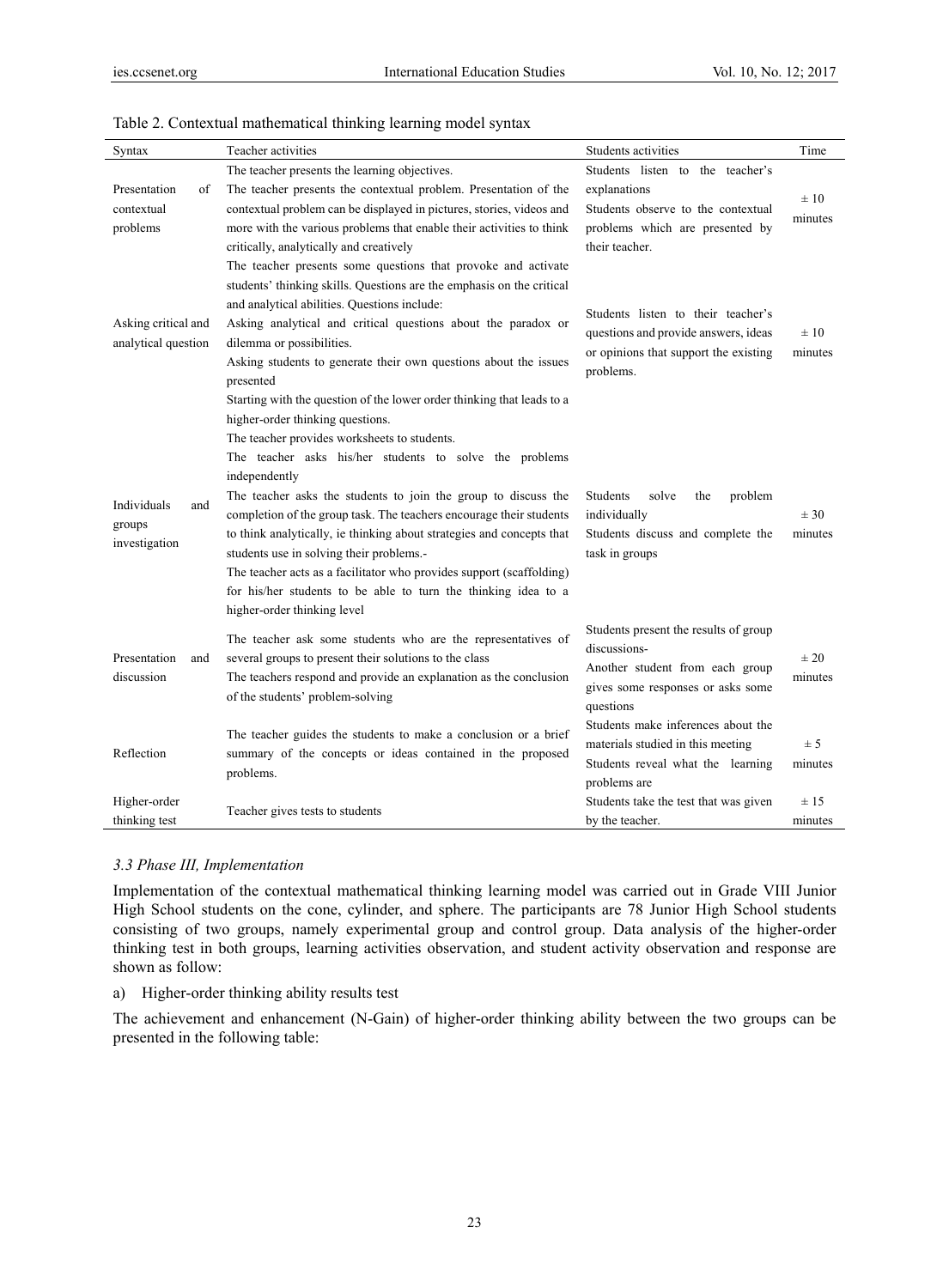| Table 3. Descriptive statistic of students' achievement and enhancement |  |
|-------------------------------------------------------------------------|--|
|-------------------------------------------------------------------------|--|

| Groups     | Test     | n  | average | SD   | N-Gain |
|------------|----------|----|---------|------|--------|
| Experiment | Pretest  | 39 | 20.00   | 7.54 | 0.72   |
|            | Posttest | 39 | 79.56   | 6.08 |        |
| Control    | Pretest  | 39 | 17.33   | 7.06 | 0.58   |
|            | Posttest | 39 | 67.56   | 5.48 |        |

The above table can be presented in the following bar chart:



Figure 2. Students' achievement of higher-order thinking ability

Normality test results and the comparison in an increase of pretest and posttest score of higher-order thinking ability score of both group are presented in the following table:

| Table 4. Enhancement comparison of higher-order thinking ability |  |  |
|------------------------------------------------------------------|--|--|
|                                                                  |  |  |

|            |          | Normality |    |         | Statistic test |    |      |
|------------|----------|-----------|----|---------|----------------|----|------|
| Groups     | Test     | <b>KS</b> | df | Sig.    |                | df | Sig. |
| Experiment | Pretest  | .138      | 39 | $.061*$ | $-5.448$       | 39 | 0.00 |
|            | Posttest | .189      | 39 | .001    |                | 39 |      |
| Control    | Pretest  | .185      | 39 | .002    |                | 39 |      |
|            | Posttest | .200      | 39 | .000    | $-5.448$       | 39 | 0.00 |

The above table shows the probability value (sig.) normality data test of higher-order thinking the ability is greater than 0.05 in pretest score of the experiment group, so that the enhancement data of higher-order thinking ability pretest of the experiment group come from not normally distributed populations because the data are not normally distributed, then statistic test of enhancing higher-order thinking ability used was the Wilcoxon test. The test results, the probability value (Sig.) is less than 0.05, so it can be concluded that strengthening higher-order thinking ability are significant in both groups after learning activities.

Normality test results and comparison of the enhancing higher-order thinking in both groups are presented in the following table: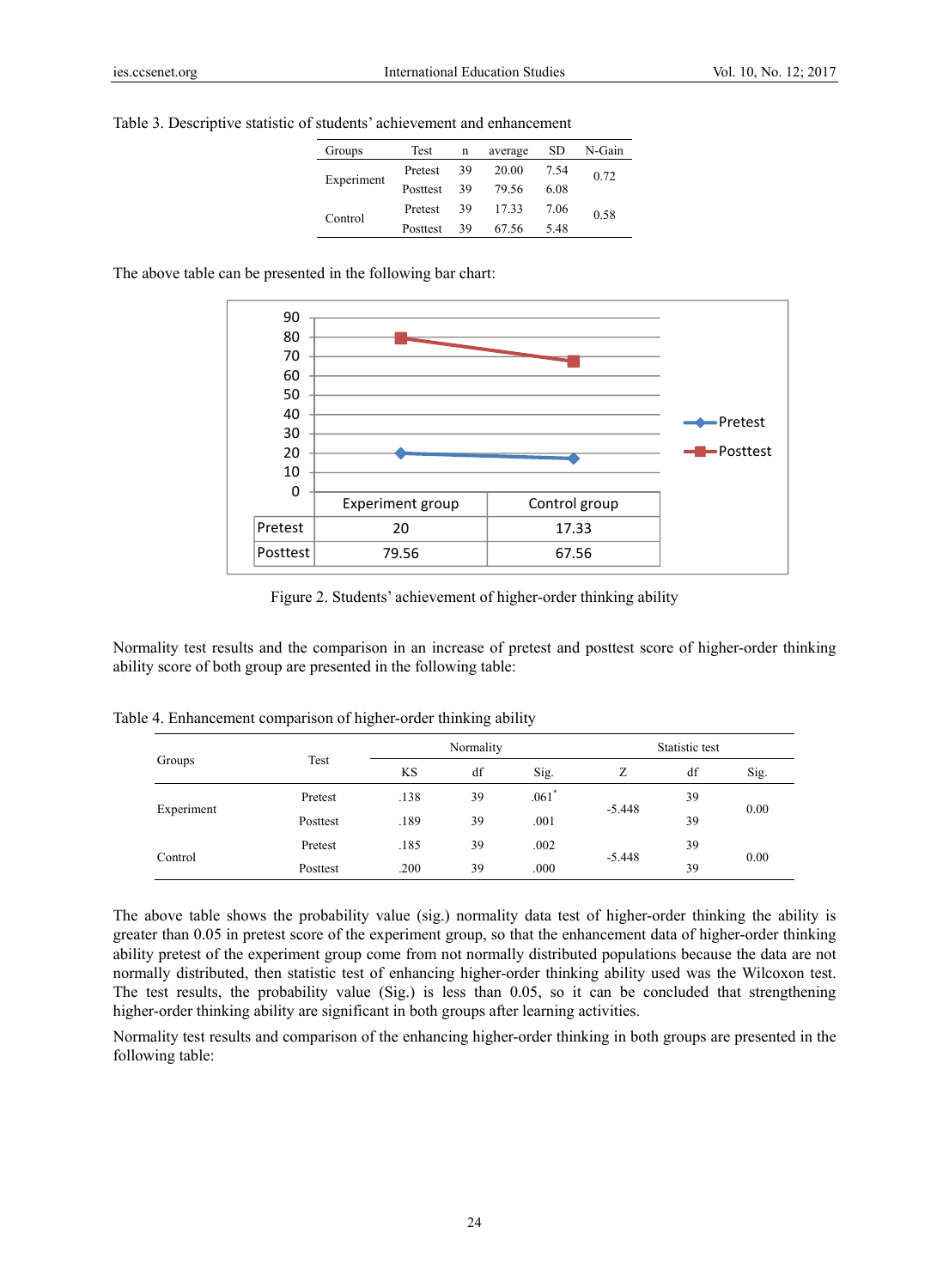|            |      | Normality |      |      | Homogeneity |       | Statistic test |  |
|------------|------|-----------|------|------|-------------|-------|----------------|--|
| Groups     | ΚS   | df        | S1g. |      | Sig.        |       | Sig.           |  |
| Experiment | 107  | 39        | .200 |      |             |       |                |  |
| Control    | .115 | 39        | .200 | .733 | 3.95        | 7.436 | 0.00           |  |

Table 5. Enhancement comparison of higher-order thinking ability

The test results showed that the enhancement data in both groups were normally distributed and the variance in both groups were homogeneous; there were significant differences between the higher-order thinking ability between the experiment and control groups. Enhancement average of higher-order thinking ability showed the average enhancement in the experiment group is higher than the control group. From this description, it can be concluded that the contextual mathematical thinking learning model is more effective to be applied to elevate the higher-order thinking ability.

## b) The observation results of learning activities

The observation of learning activities was seen on the main elements of the learning model which are syntax, social system, reaction principle, support system, instructional impact, and accompanist impact. The three main elements were observed by the observer and have an average in the good category. Syntax has an average 3.5, social system has an average 3.52, and reaction principle has an average 3.47. Results of learning activities observation can be presented in the following diagram:



Figure 3. The observation results of learning activities

c) The observation results of the students' activities and students' response

The result of the students' activities observations in each learning activity is 3.56, so it can be concluded that the students' activity in contextual mathematical thinking learning model is in a good category. Furthermore, the result of the students' responses who have responded positively to the contextual mathematical thinking learning model was 85.7%,

#### **4. Discussion**

Contextual mathematical thinking learning model is considered as a learning model that has a strong theoretical rationale because it is supported by generally standard theories. The theories that underlie contextual mathematical thinking learning model are constructivism theory, problem-based learning, contextual teaching and learning and higher-order thinking strategy. These theories were selected because they have a strong relationship and support with each other for the purpose of developing the thinking skills. The Contextual mathematical thinking learning model shows the internal consistency between the components of the model. The developed model components are: (1) the purposes which include the instructional objectives and goals accompanist; (2) syntax; (3) reaction principle, and (4) support system. Each component is a mutual support in developing a valid model. The syntax is a formulated structured and interdependent which address the common goal to be achieved. The syntax is supported by the reaction principle and support system to achieve its intended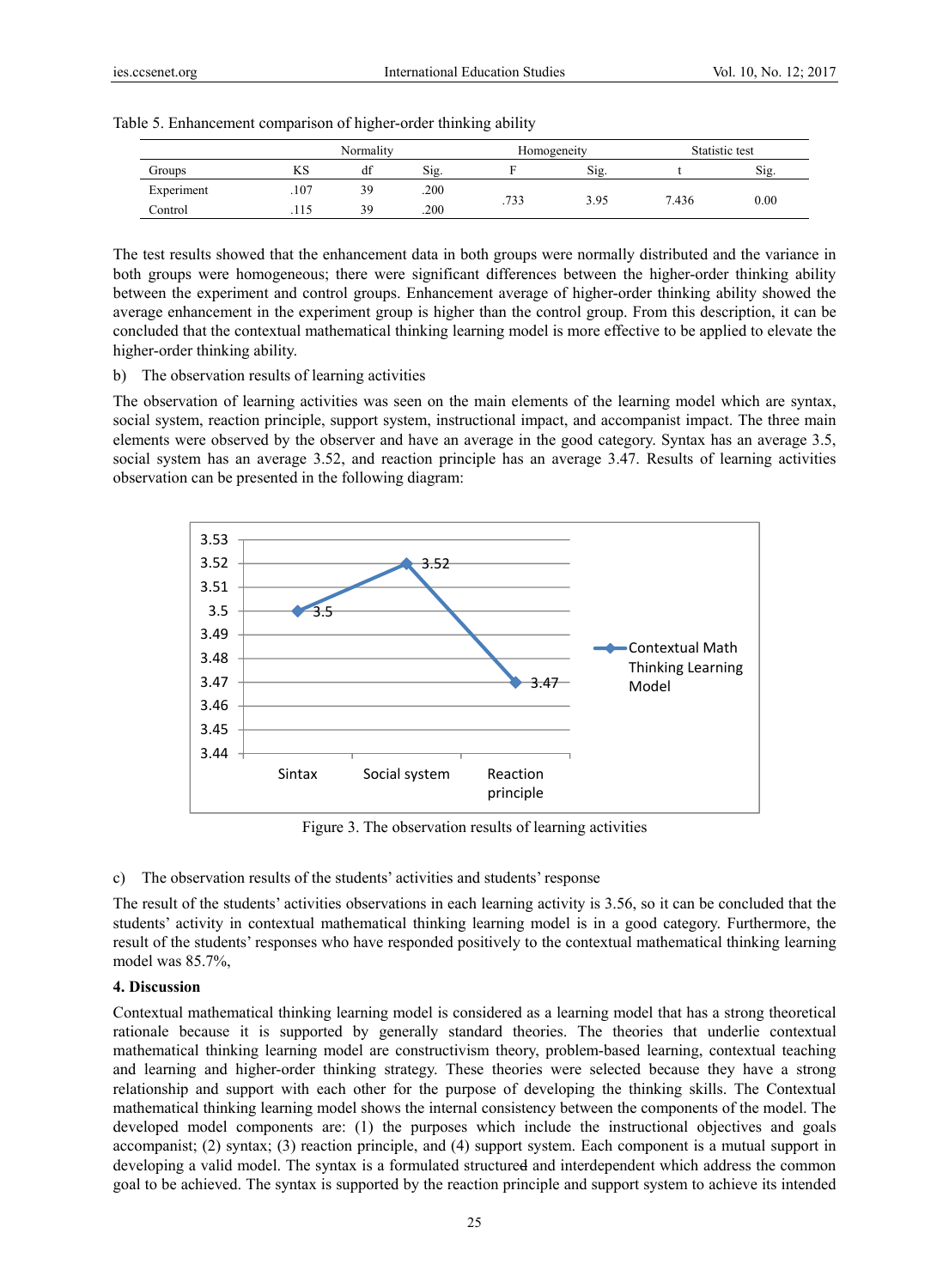#### purpose.

Contextual mathematical thinking learning model is considered as a practical learning model. Practicality aspects are judged on two things, namely the expert assessment and implementation in the classroom. The first practicality relates to the model that can be implemented, the allocation of the right time for each learning step, and the goal to be achieved with the syntax and the set time. The second practicality model relates to the observation of the learning activities indicate that the syntax, social system and reaction principle have a good category.

The implementation phase presents the achievement of the learning goals in accordance with the model developed. The learning model is effective because (1) the learning model can support the students' higher-order thinking ability. Learning the model syntax showed the dominant thinking phase. The learning model gives a support for thinking ability perfectly such as reasoning, critical and creative abilities, (2) the learning model can magnify the higher-order thinking significantly. The enhancement of the higher-order thinking ability from pretest to posttest is 0.72 or in the high category, (3) the learning model can enhance higher-order thinking ability significantly better than the other learning models.

The first phase of contextual mathematical thinking learning model is the presentation of the contextual problems. According to Widjaya (2013, p. 151), using the contextual problems offer some potentials to engage and motivate students in learning mathematics, but it also presents some challenges for students in the classrooms. Furthermore, contextual problems usually are presented in the word problem. Word problems may, in fact, serve several important functions in the mathematics classroom like they provide questions that challenge the students to apply mathematical thinking to various situations, and they may be an efficient means of relating this thinking to the real world Bates and Wiest (2004, p. 17). The importance of the presentation of the contextual problem such as the above opinion suggests that the model qualifies as a learning model that supports motivation and challenges students to think mathematically. The period for the lesson of the problem-solving has produced positive effects on the students' skills of the mathematical thinking. It can be said that the applied process hopefully affected the mathematical thinking skill. This arrived result revealed that as the result of the problems practiced in the class of problem-solving and the steps of problem-solving, mathematical thinking can be developed (Ersoy & Guner, 2015). Barwell (2011), to be successful in solving word problems, students need to learn how to read such problems. Simply decoding words or extracting arithmetic operations is not enough; students must learn to read between the lines and understand what they are expected to do mathematically. Ontario (2011) reveals an important part of planning a lesson is engaging in solving the lesson problem in a variety of ways. This enables teachers to anticipate students' thinking and the multiple ways they will devise to solve the problem. This also enables the teachers to anticipate and plan the possible questions they may ask to stimulate thinking and deepen the students' understanding.

The second phase in this model is asking critical and analytical questions. Ontario (2011) mentioned eight tips for asking effective questions are: (1) anticipate the students' thinking, (2) link the learning goals, pose open question, (4) post question that actually needs to be answered, 5) incorporate verbs that elicit higher levels of bloom's taxonomy, (6) post question that opens up the conversation to include others, (7) keep the question neutral, and (8) provide wait time. The characteristics of asking analytical and critical question in this model are aligned with eight tips above. Asking analytical and critical questions presents a question stratified according to blooms' taxonomy level which the estuary is at the higher-order thinking level. Bedford  $&$  Mooney (2007), to understand the importance of asking good questions in the problem-solving mathematics classroom in order to promote deep discussion about the relative efficiency of the solution. Carroll, Chien, and Ritsema (2015) explains why we need them for asking activity: (1) to encourage students to participate; (2) to show we value their thinking; (3) to inform our teaching decisions; (4) to help students articulate their thinking; (5) to encourage students' metacognition; 6) to deepen students' ability to use the mathematical practices, (7) to help students develop a repertoire of questions to ask themselves.

The next phase is the individual investigation and group investigation. Individual investigation phase is an idea providing time for students to explore the idea personally. No student has no idea. The idea of every student is unique and the idea has to be heard by everyone as recognition of the students' thinking way. Then the idea is presented in the investigation group. This phase deals with cooperative learning activities. Cooperative learning in various studies is constructivism characteristic. Cooperative learning has a positive impact on learning achievement. In addition, development of interpersonal relationships students will be interwoven through contextual learning. Cooperative learning provides opportunities for the positive interdependence of each student that success will belong together.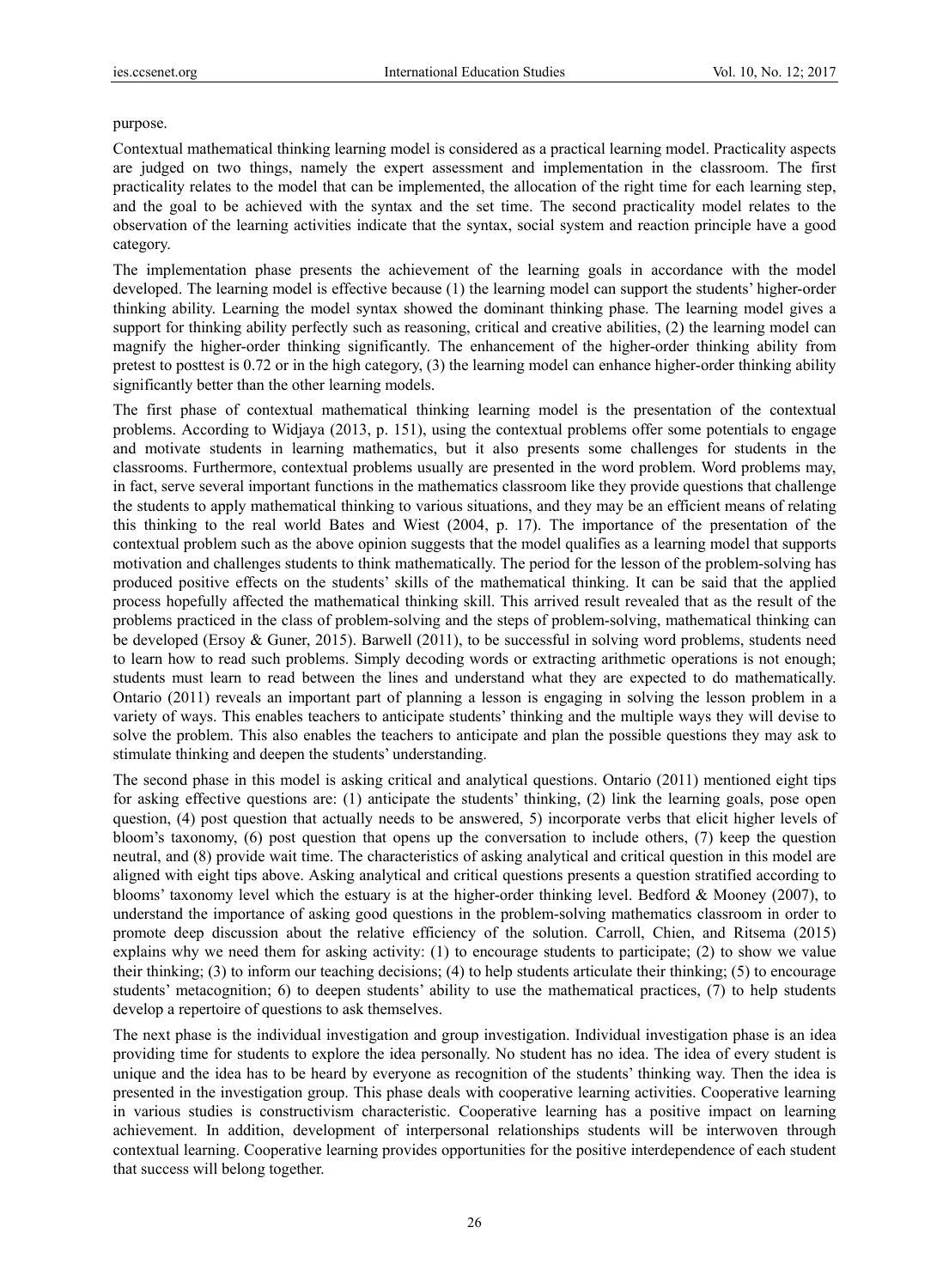Contextual mathematical thinking learning model illustrates the teacher's role that creates effective mathematics learning in the classroom. According to (Protheroe, 2007), it should be done to support teachers effective mathematics learning activities there are: (1) demonstrate acceptance of students' divergent ideas; (2) influence learning by posing challenging and interesting questions; (2) project a positive attitude about mathematics and about students' ability to "do" mathematics; (3) students are actively engaged in doing mathematics; (4) students are solving challenging problems; (5) interdisciplinary connections and examples are used to teach mathematics; 6) students are sharing their mathematical ideas while working in pairs and groups; (7) students are provided with a variety of opportunities to communicate mathematically; (8) students are using manipulative and other tools. The eight points above are in line with contextual mathematical thinking learning model that provides opportunities demonstrating ideas individually or in groups, challenging students with questions that are critical and analytical, presenting varied problems and working in groups.

Contextual mathematical thinking learning model provides support for the development of higher-order thinking ability completely. Presentation of the varied contextual problem in learning activities showed the support of some abilities that can be traced from the students' minds. Asked analytical and critical thinking support openness a way of thinking students while dealing with problems. Working individuals and groups support individual and collaborative thinking. In here, students will evaluate their idea personally and compare with the general ideas in the group. This idea evaluation exercises encourage the students to keep thinking. Presentation of the results discussion strengthens and support students the confidence to speak out publicly and defend the idea. Lastly, reflection and higher-order thinking ability test have benefit to evaluate the learning activity and students' ability.

#### **5. Conclusions and Recommendations**

This paper has highlighted the importance of developing higher-order thinking ability for Middle School students. Contextual mathematical thinking learning model has the syntax, i.e: (1) presentation of contextual problems; (2) asking critical and analytical questions; (3) individuals and group investigation; (4) presentation and discussion; (5) reflection; and (6) higher-order thinking test. Contextual mathematical thinking learning model is a valid, practical and effective model. The validity of the model was expressed by experts at judging the theoretical rationalization and internal consistency among the components of the model. Practicality aspects are judged on two things, namely the expert assessment and implementation in the classroom. The first practicality relates to the model that can be implemented, the allocation of the right time for each learning step, and the goal to be achieved with the syntax and the set time. The second practicality model relates to the observation of the learning activities which indicate that the syntax, social system and reaction principle have a good category. The learning model gives a support for perfectly thinking ability such as the reasoning, critical and creative abilities and enhancing higher-order thinking ability significantly. Learning activities observation and students'responses showed the effectiveness of the model.

Our results are promising and should be validated by a larger sample size. This model is recommended for the mathematics learning activities in the classroom to support the enhancement of higher-order thinking ability. Learning activities steps have been prepared with a logical flow that must be passed as a whole process of developing higher-order thinking ability. The presentation of the contextual problem can be presented to the local cultural context that allows students to learn mathematics in a real context.

## **Acknowledgments**

I would like to thank the research sample for their support, without their help this work would never have been possible; and gratefully acknowledge the presence of Prof. Darhim and Bana G. Kartasasmita, Ph.D for their valuable suggestions and discussions.

## **References**

- Anderson, W. L., & David, R. K. (Ed). (2001). *A Taxonomy for learning, teaching, and assessing: A revision of Bloom's taxonomy of educational objectives*. New York, NY: Addison Wesley Longman, Inc.
- Barak, M., & Dori, Y. J. (2009). Enhancing higher-order thinking skills among inservice science teachers via embedded assessment. *Journal of Science Teacher Education, 20*(50), 459-474. https://doi.org/10.1007/s10972-009-9141-z
- Barwell, R. (2011). *Word Problems Connecting language, mathematics, and life*. A research-into-practice series produced by a partnership between the Literacy and Numeracy Secretariat and the Ontario Association of Deans of Education. Retrieved from http://www.edu.gov.on.ca/eng/literacynumeracy/inspire/research/WW\_ Word\_Problems.pdf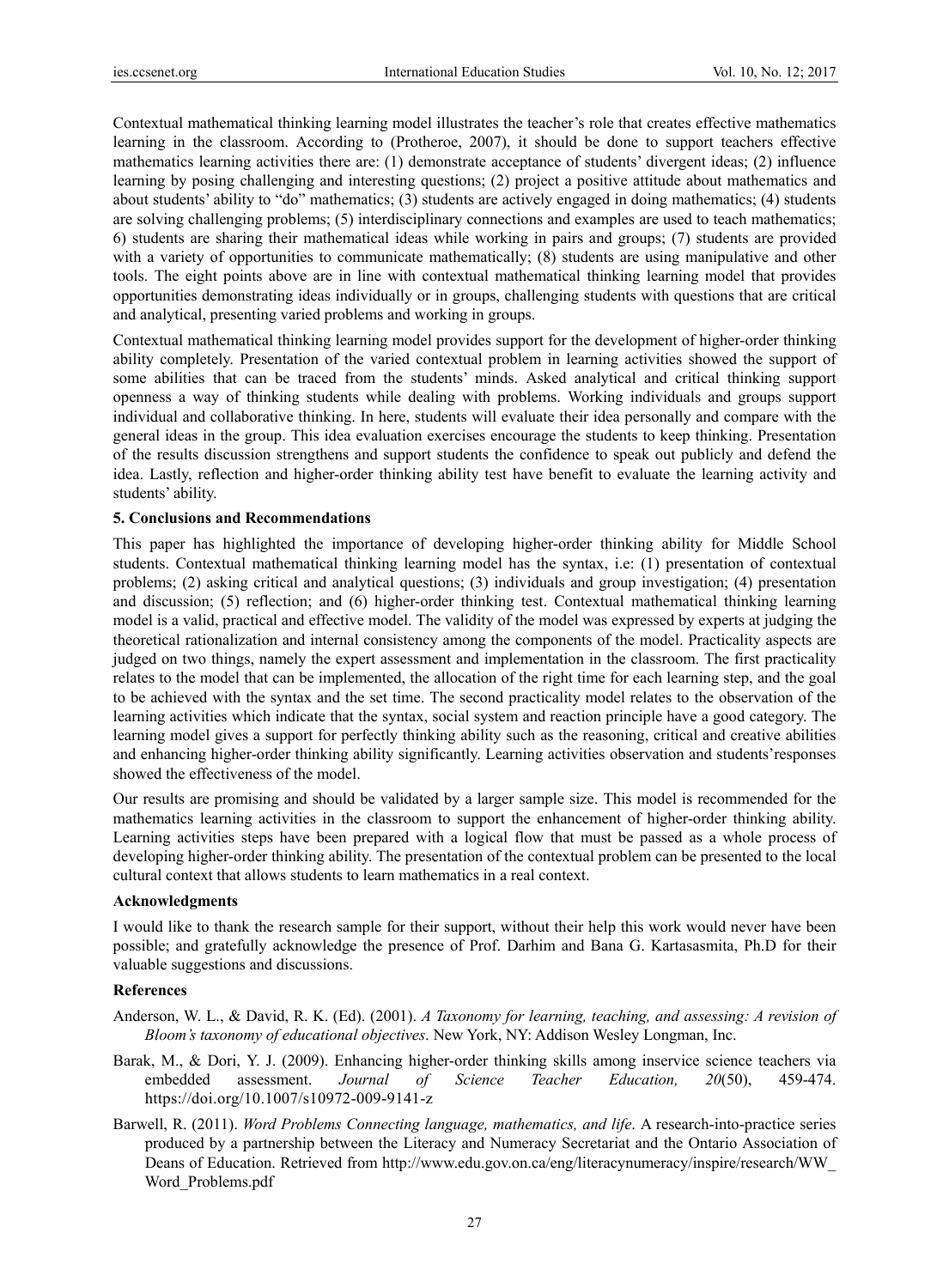- Bates, E. T., & Wiest, L. R. (2004). Impact of personalization of mathematical word problems on student performance. *The mathematics educator, 14*(2), 17-26. Retrieved from http://tme.journals.libs.uga.edu/index. php/tme/article/view/146/135
- Bedford, P., & Mooney, M. (2007). The art of asking thought provoking questions in a problem-solving mathematics classroom. Developed by the Milwaukee Mathematics Partnership (MMP) with support by the National Science Foundation under Grant No. 0314898. Retrieved from https://www4.uwm.edu/Org/mmp/ PDFs/Yr5\_PDFs/ThoughtProvokingQuestions-slides.pdf
- Bloom, B. S. (Ed). (1956). *The taxonomy of educational objectives, the classification of education goals, handbook I: Cognitive domain*. New York, NY: David McKay Company.
- Carroll, P., Chien, P., & Ritsema, B. (2015). *Learning to ask questions that engage students and deepen understanding*. Retrieved from http://www.wismath.org/Resources/Documents/Annual%20Conference/ 138BRitsema-Learning%20to%20Ask%20Questions%20PP.pdf
- Collins, R. (2014). Skills for the 21st century: Teaching higher-order thinking. *Briefings, a monthly member publication of Independent Schools Queensland, 18*(3). Retrieved form http://www.curriculum.edu.au/leader/teaching\_higher\_order\_thinking,37431.html?issueID=12910
- Dogan-Dunlap, H. (2004). *Changing students' perception of mathematics through an integrated, collaborative, field-based approach to teaching and learning mathematics*. Retrieved from http://files.eric.ed.gov/fulltext/ED490407.pdf
- Duch, B. J., Groh, S. E., & Allen, D. E. (2001). *The power of Problem-based Learning*. Virginia: Stylus Publishing, LLC.
- Elser, C. (2008). *The role of writing: Increasing higher level thinking for all students*. Graduate Research Papers. Paper 38. Retrieved from http://scholarworks.uni.edu/grp/38
- Ersoy, E., & Guner, P. (2015). Place of problem-solving and mathematical thinking in the mathematical teaching. *The Online Journal of New Horizons in Education, 5*(1), 120-130. Retrieved from https://www.tojned.net/journals/tojned/articles/v05i01/v05i01-12.pdf
- Hmelo-Silver, C. E. (2004). Problem-based learning: what and how do students learn?. *Educational Psychology Review, 16*(3), 235-266. https://doi.org/10.1023/B:EDPR.0000034022.16470.f3.
- Johnson, B. E. (2002). *Contextual teaching and learning: Connecting content to context. What it is, why it works, and how it is done*. Retrieved from http://www.nc-net.info/Contextual%20Teaching%20and%20Learning.ppt
- Johnson, B. E. (2010). *CTL: Contextual teaching & learning: menjadikan kegiatan belajar mengajar mengasyikkan dan bermakna* (Translate, Contextual teaching and learning: Connecting content to context. What it is and why it's here to stay). Bandung: Kaifa.
- Kementerian Pendidikan dan Kebudayaan. (2013). *Diklat guru dalam rangka implementasi Kurikulum 2013: Konsep Pendekatan Scientific*. Jakarta: Kemendikbud
- Kementerian Pendidikan dan Kebudayaan. (2013). *Standar isi pendidikan dasar dan menengah*. Jakarta: Kemendikbud.
- Kementerian Pendidikan dan Kebudayaan. (2013). *Standar kompetensi lulusan pendidikan dasar dan menengah*. Jakarta: Kemendikbud.
- Kementerian Pendidikan dan Kebudayaan. (2014). *Pembelajaran pendekatan saintifik*. Retrieved from http://www.m-edukasi.web.id/2014/07/pembelajaranpendekatan- saintifik.html
- King, F. J., Goodson, L., & Rohani, F. (2011). *Higher-order thinking skills. Center for advancement of learning and assessment*. Retrieved from http://www.cala.fsu.edu
- Magsino, R. M. (2014). Enhancing higher-order thinking skills in a marine biology class through problem-based learning. *Asia Pacific Journal of Multidisciplinary Research, 2*(5), 1-6. Retrieved from http://www.apjmr.com/wp-content/uploads/2014/09/APJMR-2014-2-116.pdf
- Miri, B., David, B. M., & Uri, Z. (2007). Purposely teaching for the promotion of higher-order thinking skills: a case of critical thinking. *Research in Science Education, 37*(4); 353-369. https://doi.org/10.1007/s11165-006-9029-2
- Nieveen, Nienke. (1999). Prototyping to reach product quality. In Jan Van den Akker, R. M. Branch, K.